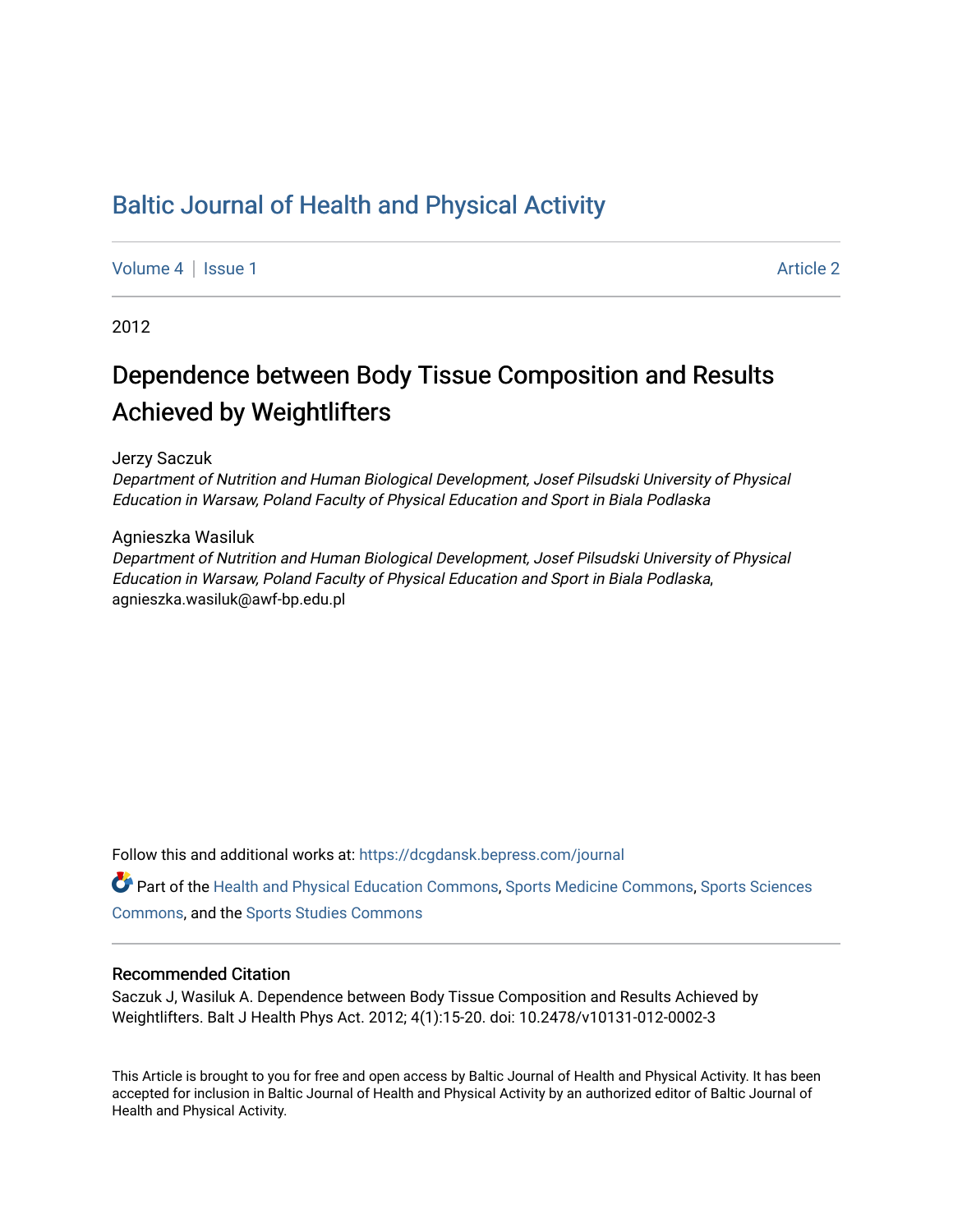

DOI: 10.2478/v10131-012-0002-3

|                                                                                                                                                                                                                                                                     | <b>Dependence between Body Tissue Composition</b><br>and Results Achieved by Weightlifters <sup>1</sup>                                                                                                                                                                                                                                                                                                                                                                                                                                                                                                                                                                                                                                                                                  |  |  |  |  |  |
|---------------------------------------------------------------------------------------------------------------------------------------------------------------------------------------------------------------------------------------------------------------------|------------------------------------------------------------------------------------------------------------------------------------------------------------------------------------------------------------------------------------------------------------------------------------------------------------------------------------------------------------------------------------------------------------------------------------------------------------------------------------------------------------------------------------------------------------------------------------------------------------------------------------------------------------------------------------------------------------------------------------------------------------------------------------------|--|--|--|--|--|
| <b>Authors' Contribution:</b><br>A - Study Design<br>B - Data Collection<br>C - Statistical Analysis<br>D - Data Interpretation<br>E - Manuscript Preparation<br>F - Literature Search<br>G - Funds Collection                                                      | Jerzy Saczuk (A, B, C, D, E, F, G), Agnieszka Wasiluk (B, D, E, F)<br>Josef Pilsudski University of Physical Education in Warsaw, Poland<br>Faculty of Physical Education and Sport in Biala Podlaska<br>Department of Nutrition and Human Biological Development                                                                                                                                                                                                                                                                                                                                                                                                                                                                                                                        |  |  |  |  |  |
|                                                                                                                                                                                                                                                                     | Key words: weightlifting, body building, tissue composition                                                                                                                                                                                                                                                                                                                                                                                                                                                                                                                                                                                                                                                                                                                              |  |  |  |  |  |
| <b>Background:</b>                                                                                                                                                                                                                                                  | <b>Abstract</b><br>A literature review and an analysis of lifting techniques indicate that the tissue com-<br>position and structure of the body, and especially some of its elements have a deci-<br>sive influence on the results. The objective of the reported study was to characterize<br>tissue components of the best Polish male weightlifters in view of the age and sports                                                                                                                                                                                                                                                                                                                                                                                                    |  |  |  |  |  |
| <b>Material/Methods:</b>                                                                                                                                                                                                                                            | results they achieve.<br>Competitors of the Men's Polish Championships in Weightlifting in 2004 were sub-<br>jects of this study. The study comprised 138 sportsmen evaluated in the following age<br>categories: seniors, youth, older juniors, and younger juniors. Measurements that<br>enabled estimating the tissue composition of the body were taken with Piechaczek's<br>method by. In the evaluated groups, sports results achieved in the Championships<br>were converted into points according to Sinclair's scale. Arithmetic means and stan-<br>dard deviation (SD) as well as the number of points scored were computed in each<br>age category. The value of Pearson's correlation coefficient was computed between<br>the discussed somatic traits and obtained results. |  |  |  |  |  |
|                                                                                                                                                                                                                                                                     | <b>Results:</b> Out of all the surveyed participants of the Polish Championships in Weightlifting only<br>younger juniors were characterized by too high values of body height, which may<br>affect their body mass to body height proportions.<br><b>Conclusions:</b> The analysis of results of the tissue composition of the body in age categories and<br>with consideration given to the level of achieved sports results demonstrated that<br>along with training experience and its level, the content of real active tissue was in-<br>creasing in the surveyed sportsmen.                                                                                                                                                                                                       |  |  |  |  |  |
| Word count: 2,361<br>Tables: 4<br>Figures: 0<br>References: 14                                                                                                                                                                                                      | Received: December 2011<br>Accepted: February 2012<br>Published: March 2012                                                                                                                                                                                                                                                                                                                                                                                                                                                                                                                                                                                                                                                                                                              |  |  |  |  |  |
| Corresponding author:<br>Dr Agnieszka Wasiluk<br>Faculty of Physical Education and Sport, Department of Nutrition and Development of Human Biological<br>ul. Akademicka 2, 21-500 Biała Podlaska<br>E-mail: agnieszka.wasiluk@awf-bp.edu.pl<br>Phone: +4883 3428741 |                                                                                                                                                                                                                                                                                                                                                                                                                                                                                                                                                                                                                                                                                                                                                                                          |  |  |  |  |  |

<sup>————————————————————&</sup>lt;br><sup>1</sup> The study was supported by grant No. AWF-VII-155 of the Polish Ministry of Science and Higher Education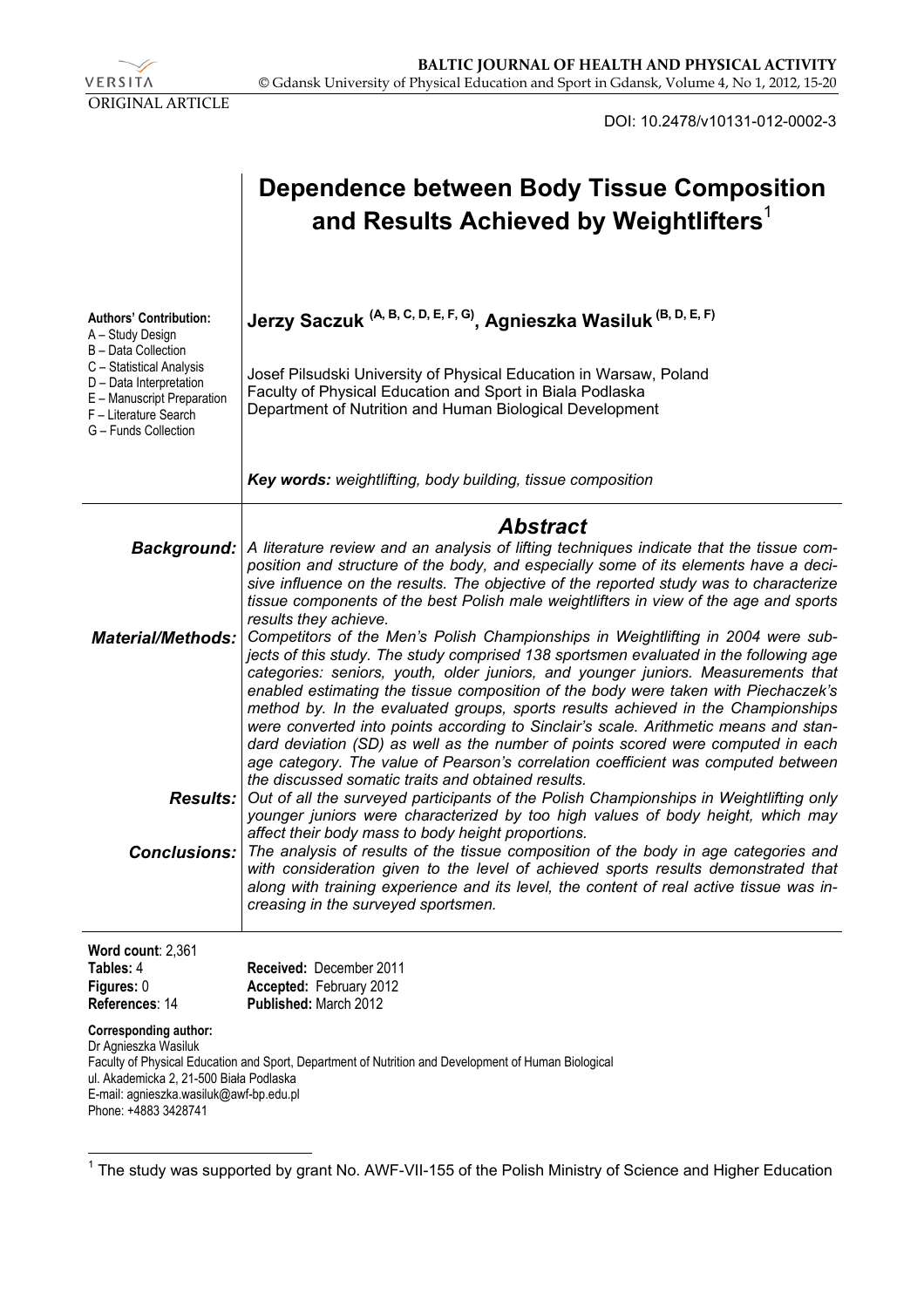#### **Introduction**

Nowadays, both sportsmen and coaches face growing demands which result from a high level of sports competition. Hence in contemporary sport, high results are achieved only by few sportsmen, i.e. those physically talented having sound fitness, technical, mental and theoretical training. Nevertheless, each sports discipline should possess a well-documented "model of champion", especially in terms of somatic composition [1]. The body mass of individuals with the same value of this parameter may be characterized by different content of muscle, adipose and osseous tissues. The contribution of particular tissue components in the total body mass plays a significant role in athlete's somatic build. Therefore, studies are undertaken to enable determining, among other things, somatic predispositions of athletes achieving the best results in a number of sports disciplines [2, 3, 4, 5, et al.]. An overview of literature on weightlifters' somatic traits [6, 7, 8, 9, et al.] indicates that these sportsmen should be characterized by appropriate proportions of body height and body mass. Longitudinal measurements, including stature, serve a minor role, for this is the "weight" discipline of sport. Therefore, sportsmen of lower weight categories should have small longitudinal measurements which should increase along with the increasing weight category. When considering the dependence on the tissue composition of the body, the most significant to weightlifters are a high mass of the active tissue, reflected in abovethe-average skeleton stoutness and the well-developed muscle system, with a low content of the adipose tissue. In view of the above, the objective of the reported study was to characterize tissue components of the best Polish male weightlifters in view of their age and the sports results they achieve.

#### **Material and Methods**

Competitors of the Men's Polish Championships in Weightlifting in 2004 were subjects of this study. The study comprised 138 sportsmen evaluated in the following age categories: seniors, which included 31 men; youth (under 23 years) and older juniors (under 20 years), 34 sportsmen each, and younger juniors (under 16 years), which included 39 competitors.

Anthropometric measurements were performed with a use of an anthropometer (body height) and a skin fold caliper (the skin folds thickness on the left side of the body). The density of the body (D`) was calculated by Piechaczek's formula [10] using three skin folds thicknesses: the thickness of the arm, the shank and the chest.

$$
D = 1.124358 - 0.000120
$$
 x the arm skin fold (log) – 0.000167 x the chest skin fold – 0.000075 x the shank skin fold

The total body fat percentage of body weight (FM%) was calculated by Keys and Brożek's formula [10]:

$$
FM\% = 100x(\frac{4.201}{D} - 3.813)
$$

The total body fat in kilograms ( $FM_{kq}$ ) was calculated using the formula:

$$
FM_{kg} \frac{body \text{ mass (kg) } x \text{ FM\%}}{100}
$$

Active tissue of body mass in kilograms ( $FFM_{kq}$ ) was calculated using the formula:

$$
FFM_{kg} = body \; mass \; (kg) - FM_{kg}
$$

Active tissue of body mass in percentage (FFM%) was calculated from the formula:

$$
FFM\% = 100 - FM\%
$$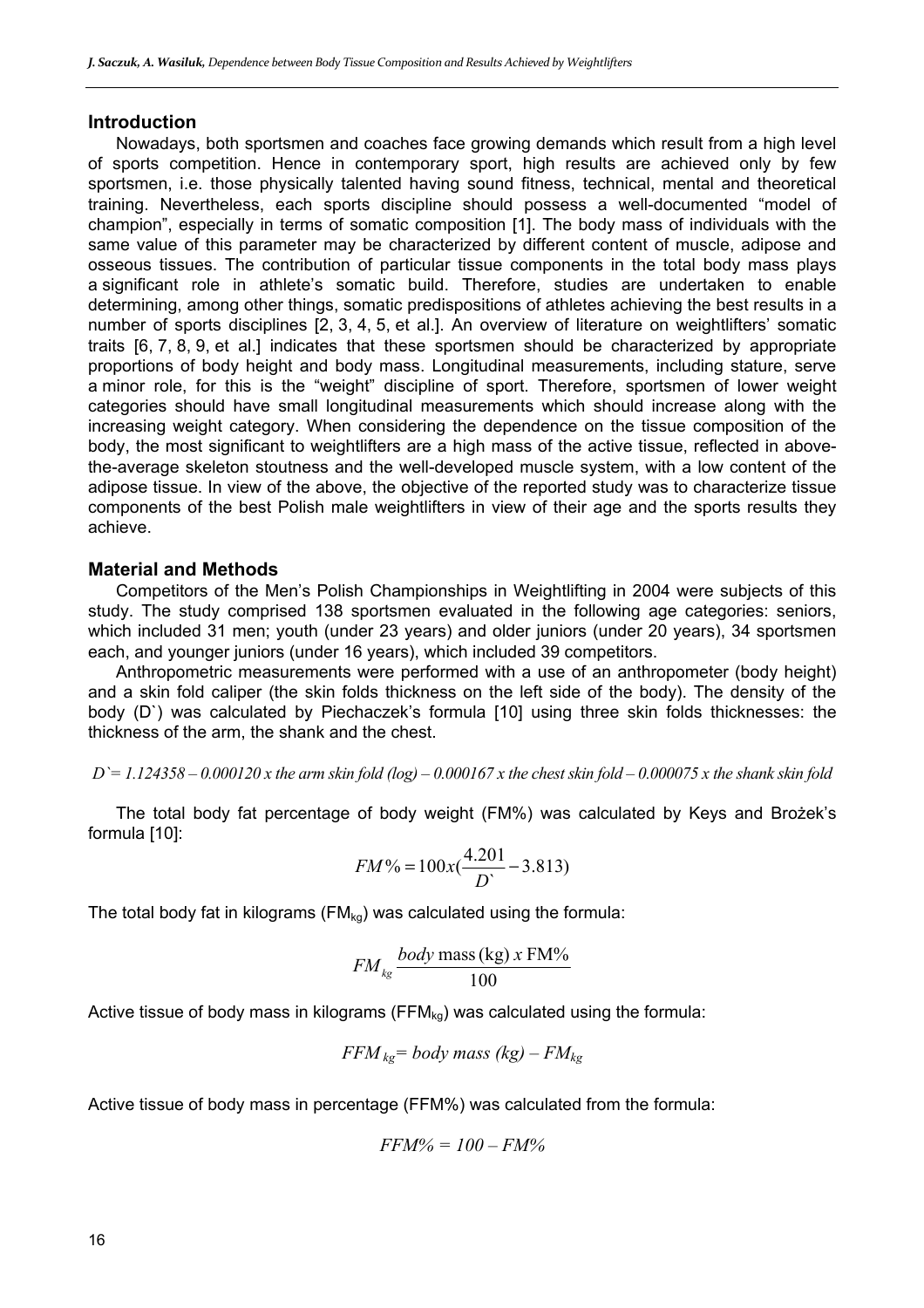In the evaluated groups, sports results achieved in the Championships were converted into points according to Sinclair's scale [11]. This method enables evaluating a sportsman's result with no consideration given to the weight category. Arithmetic means and standard deviation (SD) as well as the number of points scored were computed in each age category. Next, all sportsmen were classified into three groups with arithmetic mean  $\pm$  0.5 SD used as the classification criterion. This procedure allowed selecting: group I achieving the best results in each age category ( $\bar{x}$  + 0.5) SD and more points), group II with average results (from  $\bar{x}$  – 0.5 SD to  $\bar{x}$  + 0.5 SD), and group III including the weakest sportsmen (to  $\bar{x}$  – 0.5 SD and less points).

The number of the weightlifters surveyed in respect of age categories and the achieved sports results was presented in Table 1. The value of Pearson's correlation coefficient was computed between the discussed somatic traits and the obtained results. The significance of differences was evaluated at  $p \le 0.05$ . The same level of significance was used to determine differences between tissue components of the body as affected by age and sports results. These values were elaborated with the one-way analysis of variance ANOVA and the Newmann-Keuls test.

#### **Results**

The compilation of mean body height values of the sportsmen from particular age categories indicates that younger juniors were the tallest weightlifters with the average body height accounting for 172.6 cm. In the other age categories values of that trait reached as follows: 172.5 cm in the youth category, 169.8 cm in older juniors, and 168.3 cm in seniors. The mean body height of all contestants participating in the Polish Championships accounted for 170.9 cm (Table 2). Data collated in Table 3 enabled concluding that in all age categories the best results were achieved by the tallest sportsmen. Only among younger juniors, the boys achieving average results in this sports discipline turned out to be the tallest.

The mass of the active tissue of sportsmen exercising weightlifting was directly proportional to their calendar age. The highest value of this trait was recorded in seniors and accounted for 67.4 kg on average, whereas in young competitors – for 65.8 kg, in older juniors – for 60.8 kg and in younger juniors – for 57.5 kg, which when converted into percentage values reached: 84.0%, 84.4%, 85.2% and 84.4%, respectively. Also in respect of the achieved results, in each weight category the best results were scored by the sportsmen with the highest mass of the active tissues, whereas the worst ones – by those with the lowest active tissue mass. Completely different dependencies were observed, however, when the active tissue was expressed in percentage. In none of the age categories were there competitors achieving a high level of sports results characterized by the highest percentage of the active tissue. This was due to the content of adipose tissue (i.e. the passive tissue) in the body which does not contribute to achieving sports results, but is only unnecessary burden. The highest adiposity was determined in seniors, i.e. 13.4 kg which constituted 16.0%, followed by youth competitors – 12.9 kg (15.7%), older juniors – 11.0 kg (14.8%) and younger juniors – 10.7 kg (15.6%).

Not all the above-described dependencies between tissue composition of the body and the achieved sports results were, however, tangible. Statistically significant differences between the discussed somatic traits and the surveyed sportsmen's age were noted in few cases only (Table 4). Furthermore, when considering the sports result and tissue composition of the body, the statistical significance of differences was demonstrated only in the group of seniors in body height and active tissue expressed in kilograms between groups I and III as well as in fat content of the body between groups II and III. Values of Pearson's correlation coefficient confirmed that the achieved sports results were strongly correlated with the content of active tissue and adipose tissue expressed in kilograms.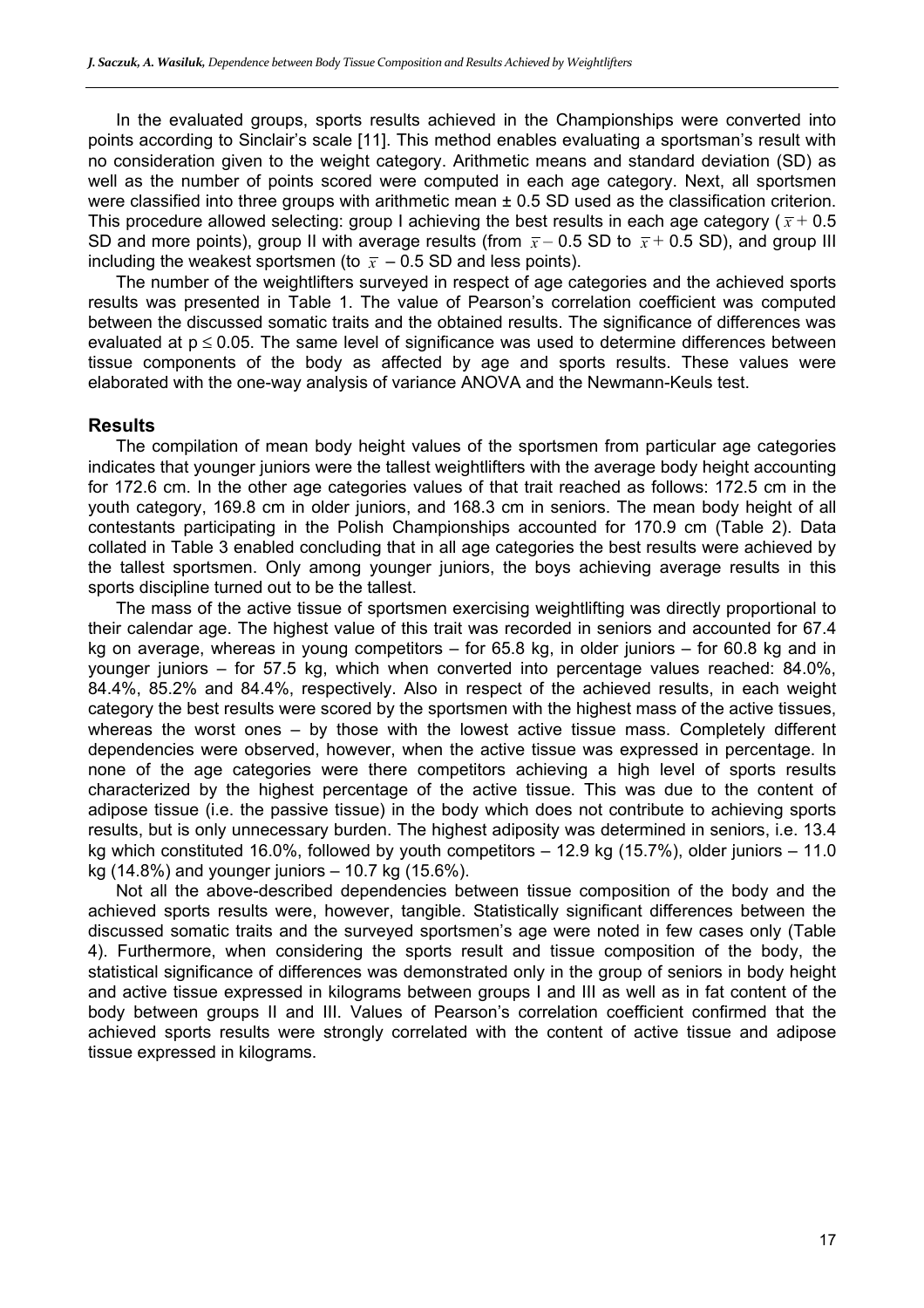|                 |    | group   |    | II group          | III group |         |  |
|-----------------|----|---------|----|-------------------|-----------|---------|--|
|                 | N  | points  | Ν  | points            | Ν         | points  |  |
| Seniors         | 12 | > 390.6 |    | $>$ 357.7 < 390.5 | 9         | < 357.6 |  |
| Youth           | 10 | > 342.4 | 13 | > 292.0 < 342.3   | 9         | < 291.9 |  |
| Older juniors   |    | > 342.5 |    | $>$ 301.2 < 342.6 | 9         | < 301.1 |  |
| Younger juniors | 15 | > 267.5 | 12 | > 233.9 < 250.5   | 12        | < 233.8 |  |

Tab. 1. The number of evaluated players from the age category and the results obtained in Sinclair's scale

Tab. 2. Characteristics of tissue components of the body and the body type weightlifting class according to the athlete's calendar age

| The test feature | Younger juniors (A) |                    | Older juniors (B) |                    | Youth (C) |                    | Seniors (D) |                    |
|------------------|---------------------|--------------------|-------------------|--------------------|-----------|--------------------|-------------|--------------------|
|                  | Ν                   | $\overline{x}$ ±SD | N                 | $\overline{x}$ ±SD | Ν         | $\overline{x}$ ±SD | N           | $\overline{x}$ ±SD |
| Body height (cm) | 39                  | $172.6 \pm 5.2$    | 27                | $169.8 \pm 6.8$    | 32        | $172.5 \pm 5.1$    | 29          | $168.3 \pm 8.9$    |
| FFM (kg)         | 39                  | $57.5 \pm 7.3$     | 27                | $60.8 \pm 9.1$     | 32        | $65.8 \pm 12.3$    | 29          | $67.4 \pm 12.1$    |
| FFM (%)          | 39                  | $844 + 21$         | 27                | $85.2 \pm 2.2$     | 32        | $84.4 + 4.1$       | 29          | $84.0 \pm 2.9$     |
| FM (kg)          | 39                  | $10.7 \pm 2.8$     | 27                | $11.0 \pm 3.8$     | 32        | $12.9 \pm 6.2$     | 29          | $16.2 \pm 4.8$     |
| FM (%)           | 39                  | $15.6 \pm 2.0$     | 27                | $14.8 \pm 2.9$     | 32        | $15.6 \pm 4.4$     | 29          | $16.0 \pm 3.2$     |

Tab. 3. Characteristics of tissue components of the body weightlifting class, depending on the athletes' sports result

|                                       | Younger juniors |                    | Older juniors  |                    | Youth     |                    | Seniors |                    |  |
|---------------------------------------|-----------------|--------------------|----------------|--------------------|-----------|--------------------|---------|--------------------|--|
| groups                                | N               | $\overline{x}$ ±SD | N              | $\overline{x}$ ±SD | ${\sf N}$ | $\overline{x}$ ±SD | N       | $\overline{x}$ ±SD |  |
| body height (cm)                      |                 |                    |                |                    |           |                    |         |                    |  |
|                                       | 15              | $172.4 \pm 6.0$    | 7              | $171.4 \pm 7.3$    | 10        | $174.2 \pm 5.0$    | 12      | $174.5 \pm 7.6$    |  |
| $\mathsf{I}$                          | 12              | $176.1 \pm 6.9$    | 11             | $168.2 \pm 10.1$   | 13        | $171.3 \pm 4.7$    | 8       | $167.6 \pm 9.8$    |  |
| $\begin{array}{c} \hline \end{array}$ | 12              | $169.5 \pm 5.7$    | 9              | $170.7 \pm 2.4$    | 9         | $173.2 \pm 5.4$    | 9       | $162.1 \pm 10.9$   |  |
|                                       |                 |                    |                | FFM (kg)           |           |                    |         |                    |  |
| $\mathsf{I}$                          | 15              | $60.6 \pm 10.5$    | $\overline{7}$ | $65.6 \pm 11.9$    | 10        | $73.7 \pm 10.6$    | 12      | $78.3 \pm 15.2$    |  |
| $\mathbf{I}$                          | 12              | $58.4 \pm 6.9$     | 11             | $62.7 \pm 11.6$    | 13        | $64.0 \pm 10.1$    | 8       | $66.3 \pm 11.0$    |  |
| $\begin{array}{c} \hline \end{array}$ | 12              | $52.5 \pm 5.7$     | 9              | $55.0 \pm 5.2$     | 9         | $59.9 \pm 15.8$    | 9       | $56.0 \pm 10.7$    |  |
|                                       |                 |                    |                | FFM (%)            |           |                    |         |                    |  |
| $\overline{1}$                        | 15              | $85.0 \pm 2.3$     | $\overline{7}$ | $85.8 \pm 2.3$     | 10        | $82.7 \pm 4.9$     | 12      | $83.9 \pm 3.8$     |  |
| $\mathsf{II}$                         | 12              | $85.1 \pm 1.8$     | 11             | $84.7 \pm 2.8$     | 13        | $85.1 \pm 3.5$     | 8       | $84.2 \pm 3.3$     |  |
| $\begin{array}{c} \hline \end{array}$ | 12              | $83.0 \pm 2.4$     | 9              | $86.0 \pm 1.8$     | 9         | $85.1 \pm 4.5$     | 9       | $83.9 \pm 2.1$     |  |
|                                       |                 |                    |                | FM (kg)            |           |                    |         |                    |  |
| $\mathsf{I}$                          | 15              | $11.6 \pm 4.1$     | $\overline{7}$ | $11.2 \pm 4.1$     | 10        | $15.6 \pm 6.0$     | 12      | $15.7 \pm 6.6$     |  |
| $\mathbf{  }$                         | 12              | $10.4 \pm 2.6$     | 11             | $11.4 \pm 4.5$     | 13        | $11.8 \pm 5.3$     | 8       | $12.9 \pm 5.2$     |  |
| $\begin{array}{c} \hline \end{array}$ | 12              | $9.9 \pm 1.9$      | 9              | $9.5 \pm 2.5$      | 9         | $11.6 \pm 7.2$     | 9       | $19.8 \pm 2.8$     |  |
| FM (%)                                |                 |                    |                |                    |           |                    |         |                    |  |
| $\overline{1}$                        | 15              | $15.0 \pm 2.3$     | $\overline{7}$ | $14.2 \pm 2.3$     | 10        | $17.3 \pm 4.9$     | 12      | $16.1 \pm 3.8$     |  |
| $\mathbf{I}$                          | 12              | $14.9 \pm 1.8$     | 11             | $15.3 \pm 3.8$     | 13        | $14.9 \pm 3.4$     | 8       | $15.8 \pm 3.3$     |  |
| $\begin{array}{c} \hline \end{array}$ | 12              | $17.0 \pm 2.1$     | 9              | $14.0 \pm 1.8$     | 9         | $14.9 \pm 4.5$     | 9       | $16.1 \pm 2.1$     |  |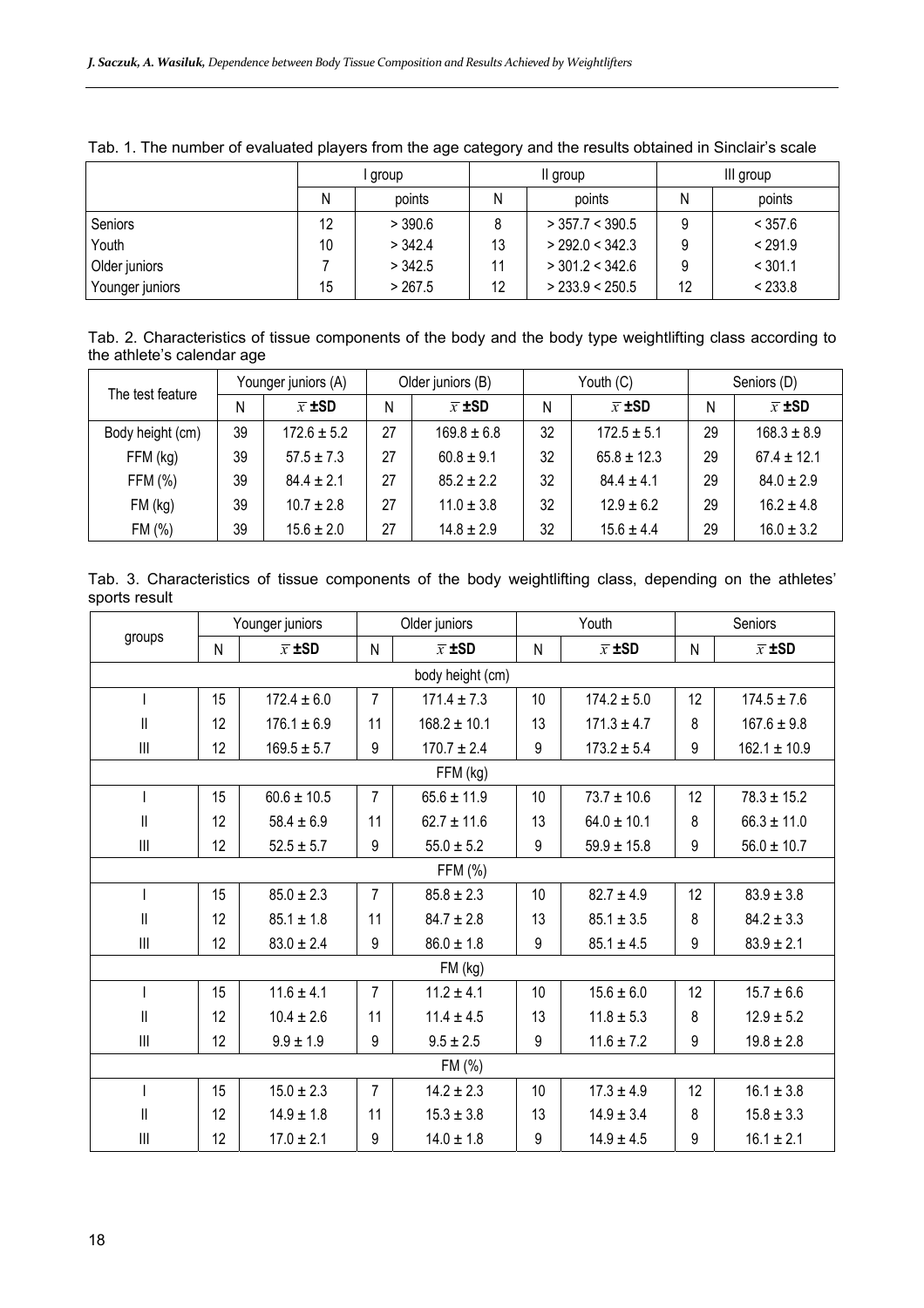| The test feature | Teams<br>A-B | Teams<br>A-C | Teams<br>A-D | Teams<br>B-C | Teams<br>B-D | Teams<br>$C-D$ |
|------------------|--------------|--------------|--------------|--------------|--------------|----------------|
| Body height      |              |              |              |              |              |                |
| FFM (kg)         |              | $***$        | $***$        |              |              |                |
| FFM (%)          |              |              |              |              |              |                |
| FM (kg)          |              |              | $***$        |              | $***$        |                |
| FM (%)           |              |              |              |              | $***$        |                |

Tab. 4. Statistical significance for differences calculated from the average tissue components of the body and the body type weightlifting class according to the athletes' calendar age

*\*\* Significant differences at p* ≤ *0.05 (Newmann-Keuls test)* 

#### **Discussion**

Results obtained in this study enable formulating some conclusions that can be used in recruitment and selection for the discussed sports discipline as well as constitute some useful hints in further coaching. Body height is a somatic trait having a great impact on the appropriate body height to body mass proportions. Because weightlifting is a sports discipline in which athletes compete in "weight" categories, when preparing for classification to a respective group of contestants, very tall sportsmen should reduce their muscle mass which out of all tissue components of the body is of the greatest significance to the achievement of sports result. Contemporarily, in terms of body height Polish seniors are not inferior to representatives of other countries [7] and are negligibly taller and slenderer than the finalists of the Olympic Games of 1998 [12]. Hence little comforting prognostic is the fact that out of all the examined age categories, younger juniors turned out to be the tallest, and additionally they were slightly taller than the juniors surveyed twenty years earlier [13]. Most of the boys at this age have not reached their final body height and the optimal development of the muscle tissue yet, thus they should still be growing. They are, therefore, still able to reach body height to body mass proportions appropriate for this sports discipline. This points to either inapt recruitment for this sports discipline in terms of this somatic trait or to the stage of preparations for competing in higher weight categories. These observations are confirmed by the fact in the youngest age category the tallest weightlifters did not achieve the best results. Of outmost significance to this sports discipline is a competitor's body mass, especially the contribution of particular tissue components in the total body mass. Results obtained in this study demonstrated that the best results were scored by the weightlifters characterized by the highest content of active tissue expressed in kilograms. Dependencies reported for this trait were, however, different when it was expressed in percentage.

Noteworthy is also the fact that the content of the adipose tissue is increasing along with the surveyed athletes' age and the training level. Their average adiposity was higher than that of Ukrainian weightlifters [7] and non-training individuals [14]. The content of fatty tissue and active tissue in the total body mass indicates that the sportsmen performing in competitions still possess some reserves that can be used for reducing adiposity in order to either increase the muscle mass or to prepare a sportsman for competition in a lower weight category. The differences noted in the tissue composition of the body were, undoubtedly, due to the selection of the sportsmen in view of the selected sports discipline or to their training which did not consider adipose tissue reduction through physical exercises. Physical activity seems to be an indispensable factor to assure appropriate tissue proportions. Nevertheless, a relatively high contribution of adiposity in the somatic built of the surveyed sportsmen may indicate that this trait was of lesser significance in the selection process for this sports discipline or that it has not been appropriately modeled in the training process. The reduction of this tissue should proceed through physical exercises and appropriate diet corresponding to calorific allowances.